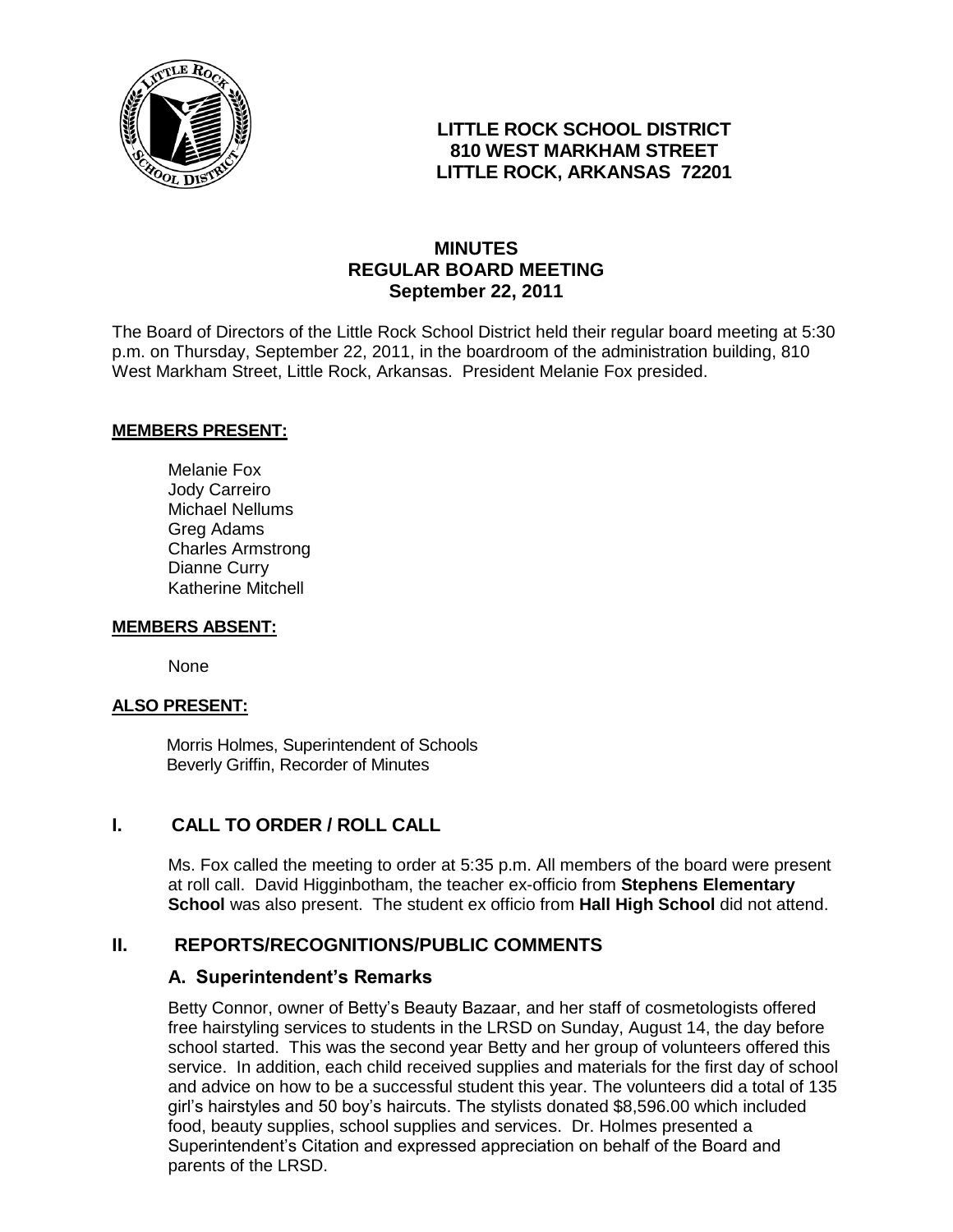At the agenda meeting on September  $8<sup>th</sup>$ , a plaque was presented to Dr. Katherine Mitchell for her 23 years of service as a LRSD board member. Dr. Holmes made remarks in support of Dr. Mitchell and in appreciation of her dedication and diligence to the volunteer position. In addition, fellow Board members also offered comments and expressions of appreciation for her accomplishments as a member of the LRSD Board.

Dr. Mitchell was first appointed to the board in 1988. She served as president in 1990- 91, 2000-2001, 2006-2007, and 2007-2008. She also served on a wide range of district and City of Little Rock boards and commissions, including the Children, Youth and Families Commission and the City of Little Rock Education Commission. She was on the district's health and wellness committee and served on many textbook selection committees throughout the years.

## **B. Partners in Education**

Debbie Milam presented new school and business partnerships for the board's consideration and approval:

- **Dunbar Magnet Middle School,** represented by *Principal Eunice Thrasher*, in partnership with **Union AME Church**, represented by *Reverend Watson and Irma Walker*
- **Henderson Magnet Middle School**, represented by *Principal Steve Guerin, Melinda Martin-Johnson and other Henderson Staff members*, in partnership with **Kroger Foods on West Markham Street**, represented by *Manager Tommy McElmurray*
- **Rockefeller Elementary School**, represented by *Principal Janice Wilson* and other staff members, in partnership with:
	- **Womens Actions for New Directions (WAND)**, represented by *Pat McGraw and Sherry Joyce*
	- **Greater Immanuel Church**, represented by *Bishop Kevin Allen*; and
	- **Epoch Church**, represented by *Pastor Nathan James*

Dr. Mitchell moved to approve the new partnerships; Mr. Armstrong seconded the motion, and it **carried unanimously**.

In addition to the approval of the partnerships, Ms. Milam reported briefly on the upcoming Jane Mendel Reading Day, set this year for Tuesday, November 15. The ViPS office will be assigning a volunteer to read in every elementary classroom in the district on that day, and board members were encouraged to sign up early.

## **C. Remarks from Citizens**

Anika Whitfield addressed the board and requested consideration for a follow up meeting with concerned parents and citizens of the LRSD. She presented the DVD's from a previous meeting held in August at Philander Smith College. She asked if October 13 or 20 could be set to further discuss and address concerns from the parents. At the previous meeting, communications between parents, teachers and administrators were noted as areas of high concern. She asked for the DVD's to be copied and distributed to all board members.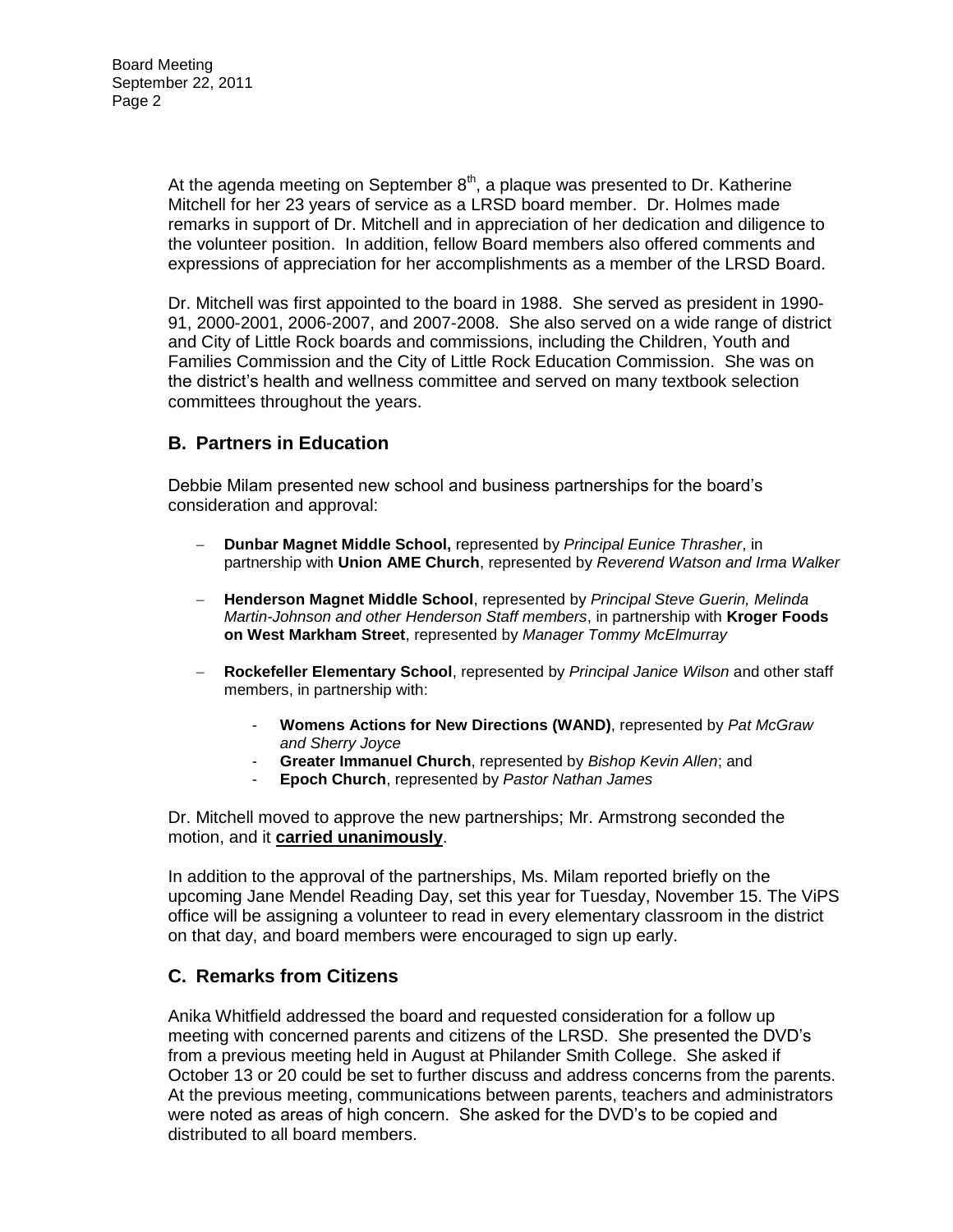# **D. Legal Update**

Chris Heller provided a brief update on the Eighth Circuit Court hearings held earlier this week in St. Louis. He attended the hearing with Dr. Holmes and CFO Kelsey Bailey. He discussed the State's position on the issues surrounding the continuation of state funding for magnet schools. The state argued those issues should have been raised during the North Little Rock and Pulaski County unitary status hearings. Mr. Heller reported the Judges did not seem to be convinced of their position.

The case has been submitted to the court of appeals, and it's just a wait to be notified of their findings. Mr. Heller felt comfortable reporting that our arguments were clear and were well accepted by the judges.

## **E. Donations of Property**

The board was asked to approve the receipt of recent donations to the district. David Higginbotham, teacher ex officio read the list of donations. Dr. Mitchell made a motion to accept; Mr. Armstrong seconded the motion and it **carried unanimously**.

| <b>SCHOOL/DEPARTMENT</b>     | <b>ITEM</b>                                                                                        | <b>DONOR</b>                                                |
|------------------------------|----------------------------------------------------------------------------------------------------|-------------------------------------------------------------|
| <b>Chicot Primary School</b> | School supplies valued at \$200.00                                                                 | Chenal Valley Church                                        |
| Mabelvale Elementary School  | School supplies valued at \$1,200.00                                                               | <b>Employees of Custom Direct</b>                           |
|                              | Book Bags and school supplies valued<br>at approximately \$600.00                                  | Congregation B'Nai Israel Social<br><b>Action Committee</b> |
|                              | \$50.00 cash to assist students in need<br>of lunch money                                          | Ms. Corinna Hampton                                         |
|                              | Plants and bark, valued at \$40,00 for<br>planter in front of school                               | Geyer Springs First Baptist Church                          |
| Mann Magnet Middle School    | \$500.00 cash for needy families and<br>\$500.00 in I-Tunes gift cards for the<br>dance department | Jerill and Angela Green                                     |
|                              | \$750.00 grant for student, Nicki<br>Barnes, earned through VIP Grant                              | Verizon Foundation / Verizon<br><b>Volunteers Program</b>   |
| Roberts Elementary School    | \$200.00 cash donation to purchase<br>items for activities and events                              | Dr. and Mrs. Don R. Roberts                                 |
|                              | Supplies valued t \$50.00 and \$300.00<br>cash to purchase additional supplies<br>for students     | Little Rock Athletic Club / Mr. Pat<br>Riley                |

#### **DONATIONS**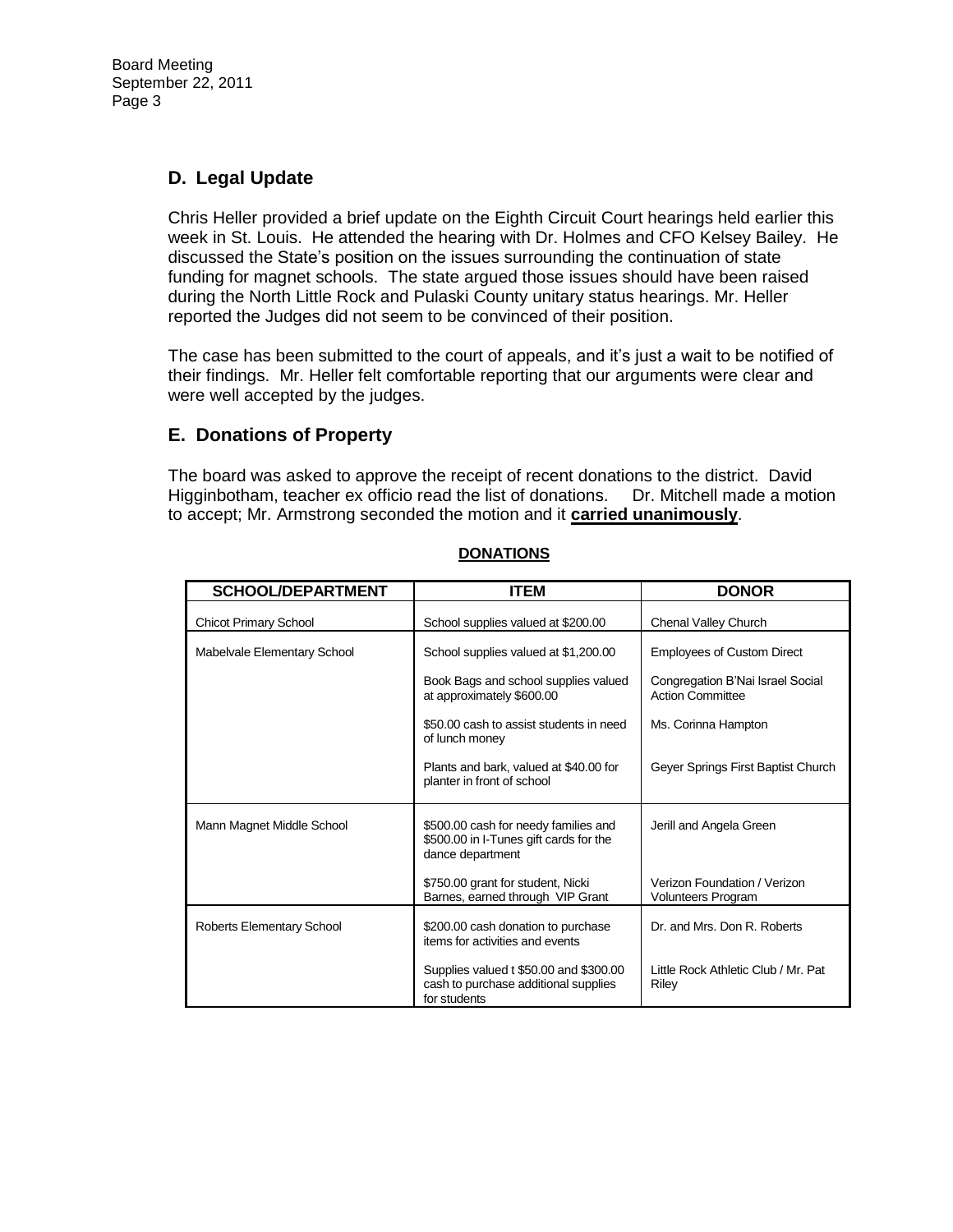# **F. Little Rock PTA Council**

Henri Smothers reported on the first PTA Council meeting which was held last week in the administration building board room. She reported the next meeting was scheduled for October 11, and would be held at Fulbright Elementary. At that time, there will be training for local unit officers and other information provided. She closed by offering PTA memberships to anyone in the audience who might be interested in joining PTA tonight.

## **G. Little Rock Education Association**

Teresa Gordon, vice president of the LREA, reported on behalf of Cathy Kohler. She discussed concerns regarding the use and lack of technology in the district. She stated strong belief in teaching with technology in the classroom and training teachers to use technology more fully in reaching their students. She touched on a few of the limits placed on teachers who don't have the technological tools needed. She expressed hope that students would soon be able to receive laptops or netbooks, since most textbooks will be provided digitally.

## **III. REPORTS AND COMMUNICATIONS**

## **A. Remarks from Board Members**

Ms. Curry reported she had attended middle school open house at Cloverdale, and was impressed with attendance and parent participation. She responded briefly to Ms. Gordon's comments regarding technology as it relates to the requirements of common core standards. She agreed the district would need to be more innovative and aggressive in bringing additional technology to the teachers and students. She closed by thanking Dr. Mitchell for her time on the board, and she welcomed the new Zone 1 representative, Ms. Johnson.

Mr. Adams also congratulated Ms. Johnson on her election and offered congratulations to Mr. Carreiro for being elected to his second term in office.

Mr. Nellums greeted members of the audience from Dodd Elementary and reported he had eaten lunch with some of the students. He was pleased with the student's enthusiasm about the upcoming after school tutoring sessions.

Also, Mr. Nellums noted there was an article in the newspaper regarding the city's approval of a proposal which would grant lots and vacant homes to teachers in the LRSD who would like to live in the area near the school where they work. The land bank program will afford an opportunity for both new and current teachers in the LRSD to acquire the land bank properties for renovation and building.

Mr. Carreiro discussed the district's participation in the Arkansas Department of Health flu vaccination clinics. These vaccines are provided to students and staff members, and assist in prevention of widespread outbreaks of influenza in our schools. He encouraged parents to watch for notification and encouraged them to allow their children to receive the vaccines.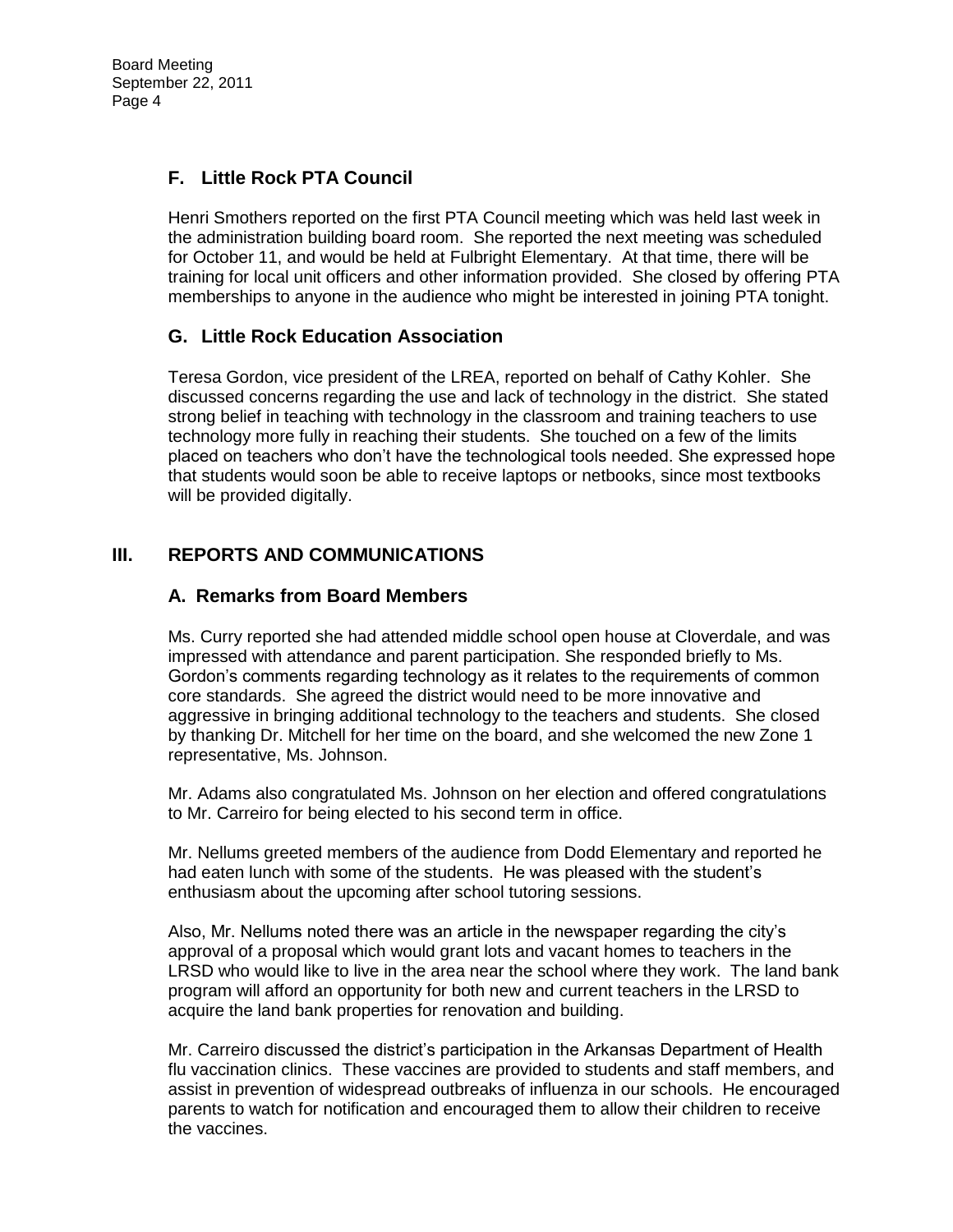Mr. Carreiro also congratulated students who recently took the Advanced Placement tests. He reported a number of students who scored three or better on the tests received a monetary award for their achievement through a grant award program.

Mr. Armstrong congratulated Ms. Johnson on her election as the new Zone 1 representative to the board. He reported he had visited elementary schools last week, and he expressed some disappointment that security in the lunchroom was required to keep students in order. He encouraged parents to teach their children to act responsibly in school, and to go to the schools to assist during times when additional supervision is needed.

Dr. Mitchell congratulated Ms. Johnson and wished her well as the new representative to the seat she has held for 23 years. She also reported visiting Booker Elementary School, where she read to a third grade class. She was pleased with the students behavior and attention and their responsiveness to learning. Dr. Mitchell closed by acknowledging the power of prayer during her service on the board. She promised to be back to sign up to speak, and she encouraged district staff and board members to continue to support and uplift each other.

Ms. Fox thanked Dr. Mitchell for her years of service, saying that she was "passionate about the children of the district." She also welcomed Ms. Johnson to the board.

Dr. Holmes reported he had visited several schools and had read to fifth grade students. At the school he quizzed students about proper use of grammar, writing, and parts of speech. He also taught a lesson on how to minimize risk, and he believed the students "really got it."

Mr. Higginbotham, ex officio member of the board, reported his enjoyment with the job of being the music specialist at Stephens Elementary School. He noted that each week, he gets to see every student at least one time. He acknowledged the amount of time it takes some days to get them to focus on the lessons, but that once that is accomplished, the students have a very positive social experience. He also reported briefly on the new breakfast in the classroom program and his excitement about the students having that extra nutrition each day. He felt this one component of the school day would result in the students having a greater attention span and better academic performance.

# **B. Staffing Update**

David Hartz provided a brief report on staffing levels for classroom teachers. He reported currently there are five vacancies, all of which are covered by appropriately certified staff. The exception to that is the need for an art teacher at the middle school level. He reported working daily with the associate superintendents to balance staff and fill the vacancies permanently and as quickly as possible. He closed by responding to questions from the board regarding placement of long term or permanent substitutes.

## **C. Internal Auditors Report**

Mr. Becker's report was provided as part of the board's agenda.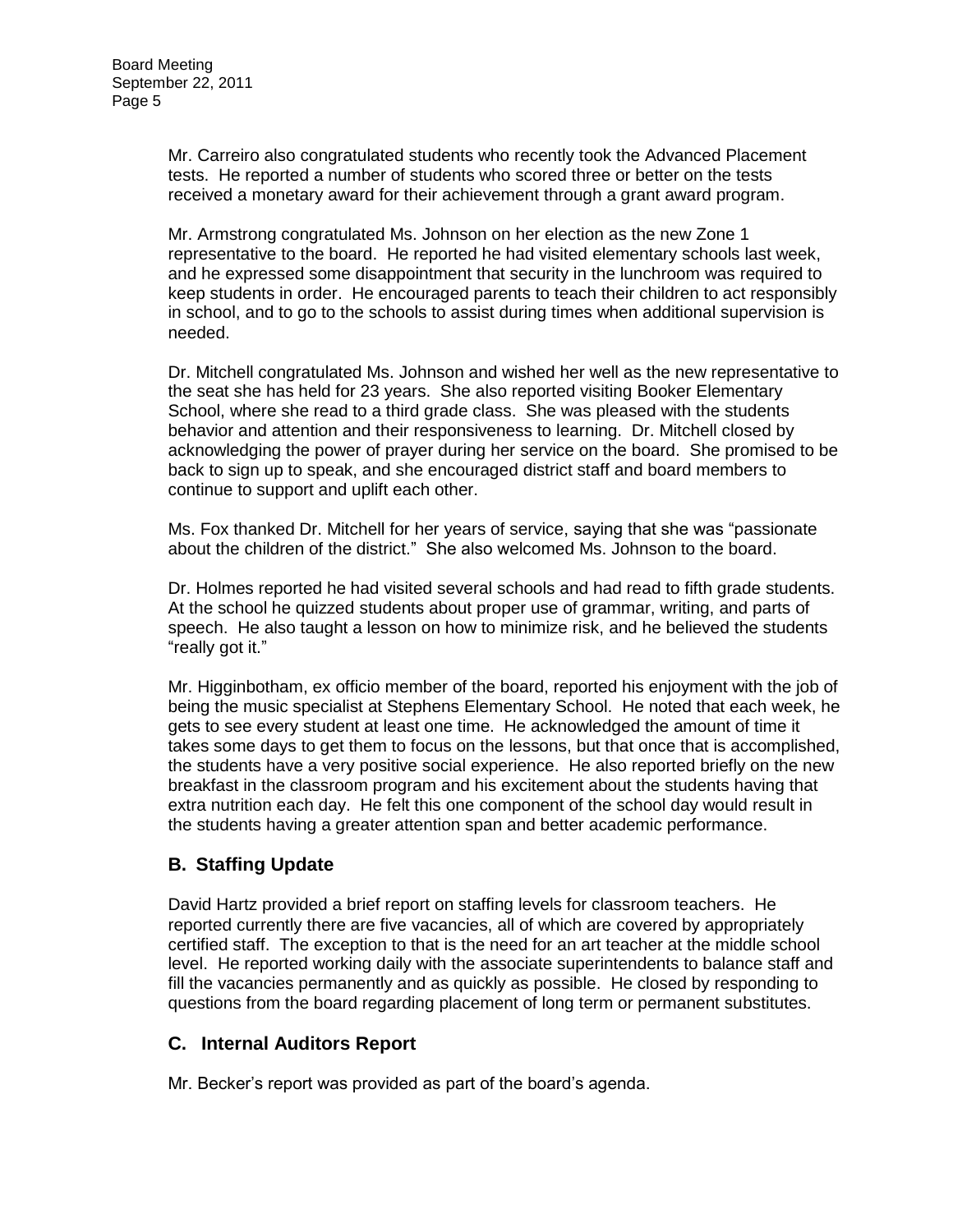## **IV. APPROVAL OF ROUTINE MATTERS**

### **A. Minutes**

Minutes from the regular board meeting held on August 25, and from a special meeting held on September 8, 2011, were presented for review and approval. Ms. Curry made a motion to approve the minutes as presented. Mr. Carreiro seconded the motion and it **carried unanimously**.

## **V. ADMINISTRATION**

At the agenda meeting on September 8, 2011, Dr. Freddie Fields and Barbara Barnes provided a brief overview by PowerPoint presentation on the "new face of special education." The Division of Exceptional Children is being restructured to provide a more clear line of organization and support for students receiving special education services. The report was not brought forth to the regular board meeting, but additional discussion is expected in the next few months. No action was requested.

### **A. Open Enrollment Charter School: KidSmart Bilingual Education Academy**

An application was submitted on August 29, 2011, to the Arkansas Department of Education to open the KidSmart Bilingual Education Academy. The address of the school is listed on Baseline Road, within the boundaries of the Little Rock School District. Under applicable Arkansas law, the district is required to submit a letter on or before September 30, 2011, stating any opposition to charter applications pending before the ADE. Board members were provided with a copy of the full application for this charter school, and Mr. Heller was present to respond to questions. He noted there was nothing in the application for this school that would provide a unique, different or better educational program than that offered by the LRSD. Mr. Carreiro made a motion to approve the superintendent's recommendation to oppose the application; Mr. Armstrong seconded the motion, and it **carried unanimously**.

## **B. Quarterly Progress Report to the Board on District Goals and Initiatives**

Dr. Holmes provided a brief overview of the presentation on the Quarterly Report. He expressed intent to present additional information quarterly on comprehensive schoolby-school progress toward meeting the goals set by the board and those adopted with the Goals 2015 Strategic Plan. He encouraged board members to provide feedback after this presentation and to interact with the administration on information they want to have available.

Dennis Glasgow reported briefly on the tracking of information which will be incorporated into the compilation of the report. It is expected this reporting format will keep the board better informed on all aspects of recordkeeping across the district. The intent is to provide valuable information presented in a manner that will be easily accessible.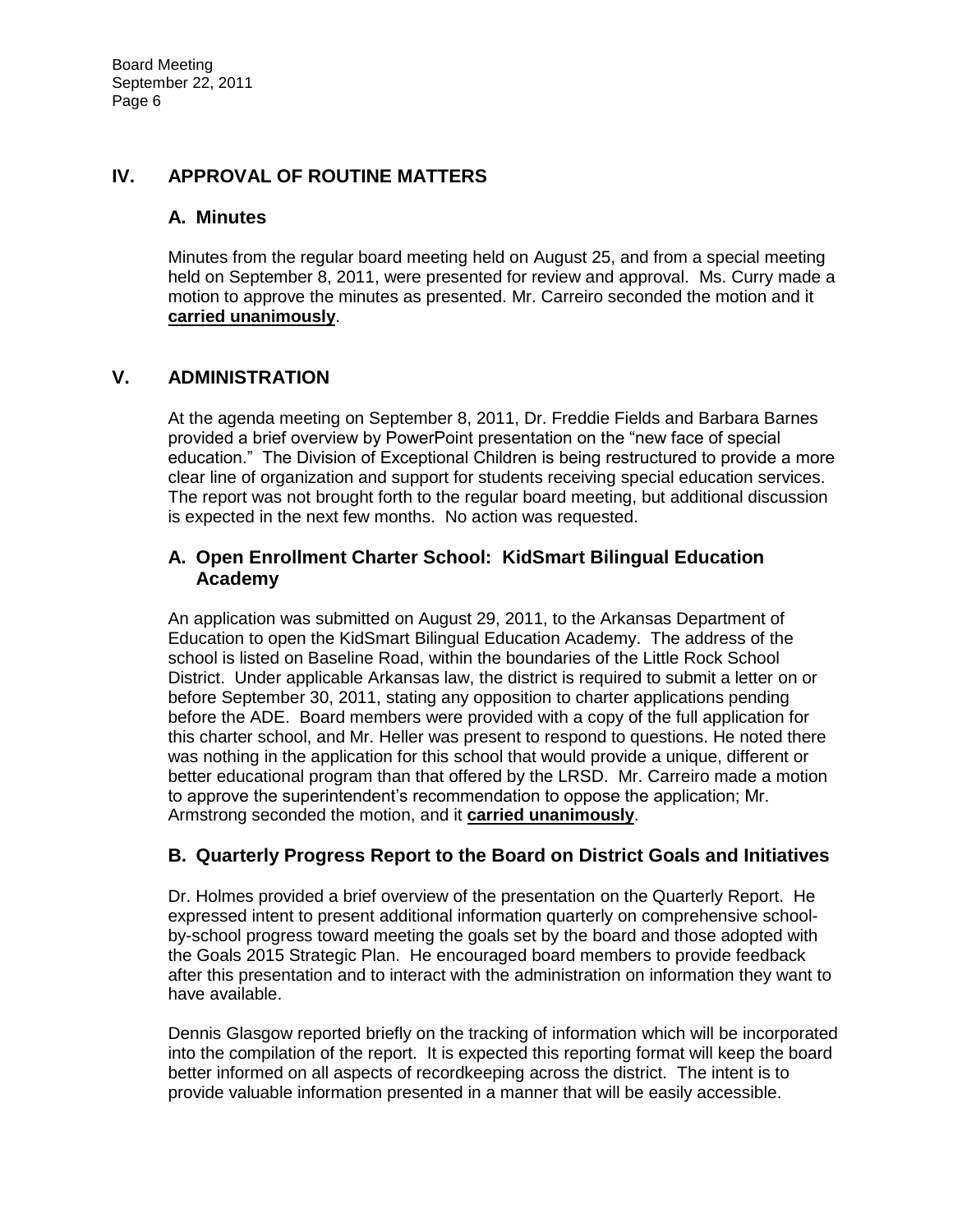Sadie Mitchell responded to questions regarding disseminating the information at the school levels to ensure monitoring of progress.

Mr. Carreiro moved to adopt the framework of the quarterly and annual report. Ms. Curry seconded the motion and it **carried unanimously**.

## **VI. EDUCATIONAL SERVICES**

## **A. America's Choice Proposal for School Improvement Grant Schools**

The administration requested approval to continue contracting with *Americas Choice* to assist in the school improvement process and achieving adequate yearly progress. America's Choice technical assistance and professional development services are included in the School Improvement Grants 1003 (g) at Hall and J.A. Fair High Schools and Cloverdale Middle School.

America's Choice provides intensive on site professional development services to classroom teachers in the areas of math, literacy and science and will focus on improving instructional strategies, use of data to inform re-teaching, and effective integration of technology in the teaching process. The proposals described in the attached contracts will be funded through the SIG grant funds. A separate contract for services is required for each school site.

Linda Young was present at the agenda meeting and responded to questions from the board. Ms. Curry made a motion to approve the administration's recommendation. Mr. Adams seconded the motion and it **carried unanimously**.

## **B. Credit Recovery Through Integrated Learning Systems**

The NovaNet computerized-instruction delivery credit recovery program is provided as a way for students to recover credits that count toward graduation at the five (5) LRSD high schools. Programs are used during the school year and in the summer for credit recovery.

LRSD entered into a three year contract with Pearson Learning (Nova Net Software) in 2005-2006 and a second 3 year contract in 2008-2009 which is now expiring. The contract includes license fees, updates, technical assistance and professional development.

LRSD Curriculum staff has updated the course alignments annually to address any district and/or state changes in the curriculum. The district uses Plato, Inc. (Plato Learning Systems Software) for credit recovery at the Accelerated Learning Center. The district owns the license for Plato. The contract includes all updates, technical assistance, and professional development.

Mr. Armstrong moved to approve the recommendation to continue the agreement with NovaNet. Mr. Carreiro seconded the motion and it **carried unanimously**.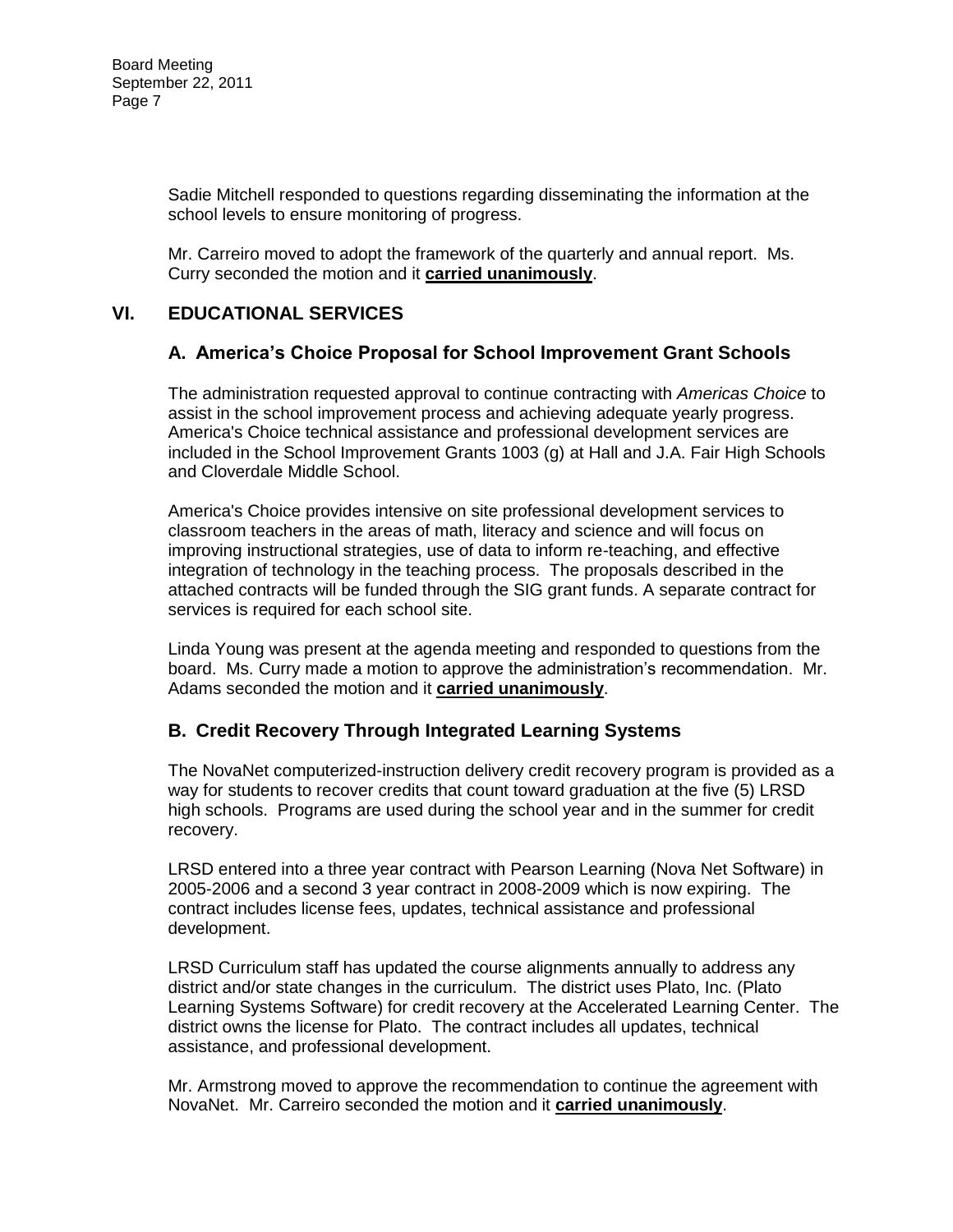# **C. Renaissance Learning Contract Renewal**

The contract with Renaissance Learning provides support for students through the Accelerated Reader program. There was an in depth discussion at the agenda meeting regarding the value of continuing the AR program across elementary levels. At the current time, AR is used in all elementary schools with the exception of Romine Elementary. The superintendent recommended approval. Dr. Mitchell made a motion to approve; Ms. Curry seconded the motion and it **carried unanimously**.

## **D. World Book Online Subscription Renewal**

The board was asked to approve the renewal of a contract for *World Book Online*. This reference source is available for all students through an annual subscription fee, which amounts to approximately \$14,500 annually. The fee is paid out of district operating funds allocated to the library/media budget.

The superintendent recommended approval. Mr. Armstrong moved to approve the recommendation. Mr. Adams seconded the motion and it **carried unanimously**.

# **VII. SCHOOL SERVICES**

## **A. Middle School Reform Strategies**

At the agenda meeting on September 8, Dr. Whitehorn provided a brief overview of a report which will be completed and presented at the board meeting. Highlights included the following proposed actions:

- Expand the GT program at all middle schools. Make sure that every middle school has enough teachers with GT training and that there is documented evidence of recruitment/retention of GT students at each school.
- Implement the naked curriculum at all middle schools.
- Develop a collaboration schedule at each middle school.
- Document the data used in the school
- Schedule implementation and supervision of math and literacy across the curriculum
- Create viable and up-to-date student recruitment plans on file.
- Develop monitoring/visibility plan and make available for inspection
- Recruit and retain top teaching talent and have a teacher recruitment/retention plan on file.

At the board meeting, Mr. Carreiro spoke in favor of approving the plan presented. He served as the board's representative on the Middle School Task Force. He made a motion to approve the recommendation of the administration. Mr. Armstrong seconded the motion and it **carried unanimously**.

*The board took a break at 7:54 p.m. and returned at 8:00 p.m.*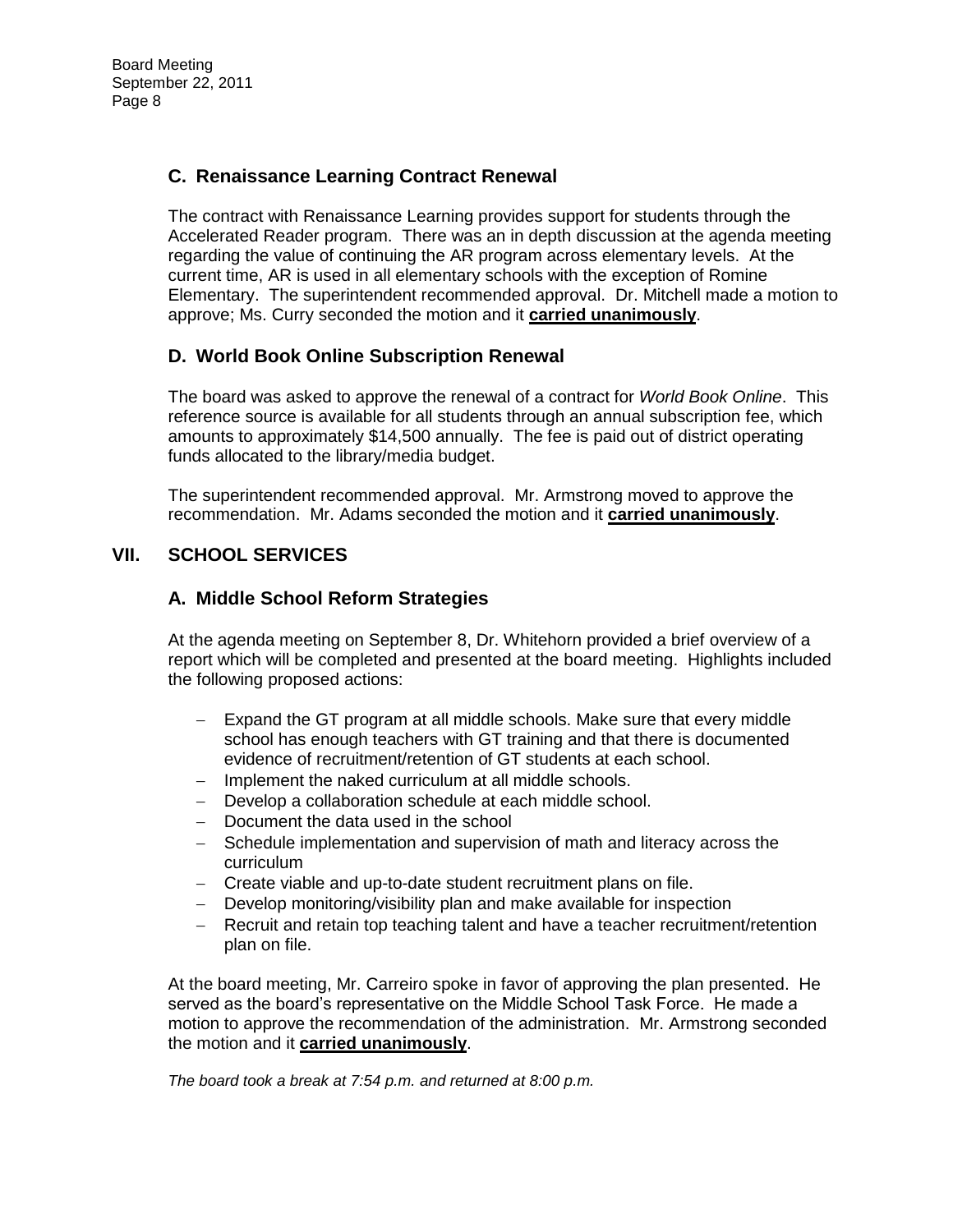### **B. Southwest Little Rock Initiatives**

At the agenda meeting on September 8, Mr. Burton provided an overview of the plans being developed to improve perceptions of the schools in southwest Little Rock. It's important for the community to know the same quality educational opportunities exist in southwest Little Rock as in other areas of the city.

At the board meeting, additional information was presented on the creation of excellence in the schools in southwest Little Rock using the National Network of Partnership Schools (NNPS) family engagement model. This model will be implemented in the southwest Little Rock community secondary schools during the current school year. A needs assessment is being developed to be reviewed and compiled by a team in each school to determine basic and specific needs in each school. Resources and staff will be allocated according to the needs identified.

Mr. Armstrong made a motion to approve the administration's recommendation to implement the NPSS model in the schools in Southwest Little Rock. Ms. Curry seconded the motion and it **carried unanimously**.

## **VIII. STUDENT SERVICES**

## **A. Let Our Violence End (LOVE) Contractual Services**

Let Our Violence End (L.O.V.E.) works with local schools and within the community to develop and implement solutions for building healthy relationships and positive peer pressure. It operates in fourteen schools in the LRSD to provide gang, drug and violence prevention, intervention, and awareness training to students, staff, and security personnel through the Safe and Drug-Free Schools program.

Reggie Merritt and Sheila Green introduced coordinators for the LOVE program in the district's schools. A brief overview of the program component included information regarding the number of students who participate in the program and activities provided to students through the in-school suspension classrooms.

The administration recommended authorization to continue the L.O.V.E. program though a contracted agreement which would pay \$196,000 through Title I stimulus funding. Mr. Armstrong made a motion to approve the contract extension for the LOVE program. Mr. Nellums seconded the motion and it **carried unanimously**.

#### **B. Phase II: Renovation of Self Contained Classes at Secondary Level**

This item was removed from the agenda prior to the board meeting. Mr. Harris responded to questions from the board at the agenda meeting. If necessary, it will be placed back on the agenda at a later time.

#### **IX. HUMAN RESOURCES**

#### **A. Personnel Changes**

Routine general personnel changes were printed in the board's agenda. Mr. Armstrong made a motion to approve; Ms. Curry seconded the motion and it **carried unanimously**.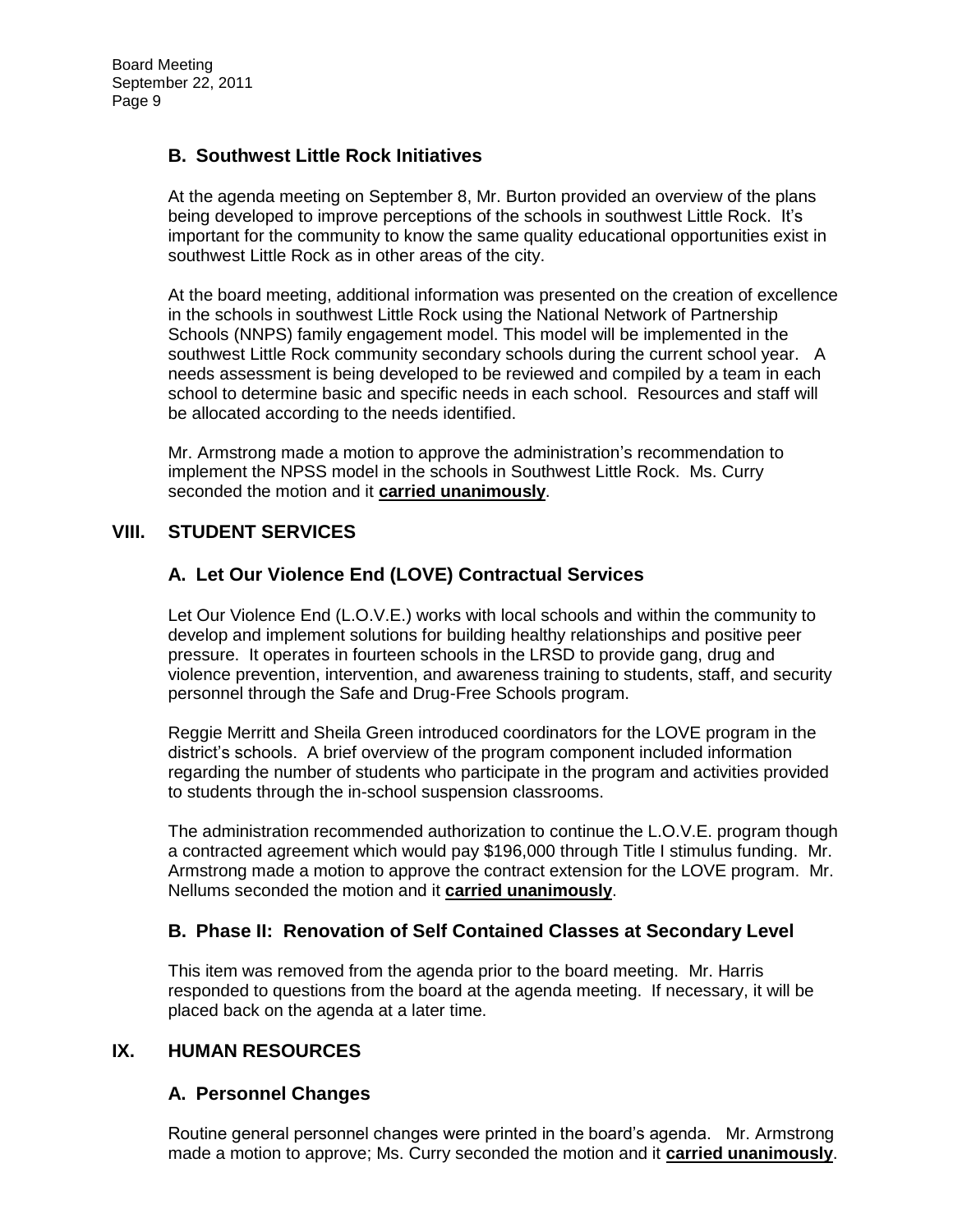# **X. FINANCE & SUPPORT SERVICES**

# **A. Proposed Bond Refunding**

Mr. Bailey provided information for the board regarding refunding of outstanding bond issues which would result in an overall debt savings. The board was asked to approve the administration's recommendation to apply to the Arkansas Department of Education to gain their approval to offer bonds for sale by competitive bid. The bonds recommended for refunding were dated November 1, 2003 and December 1, 2006. The resolution authorized Stephens, Inc. to file the appropriate application with the ADE and to submit a competitive bid once the state has granted permission.

Mr. Armstrong made a motion to approve the recommendation; Mr. Adams seconded the motion and it **carried unanimously**.

## **B. Modifications to the ARRA Title I and Stabilization Plans**

Since the LRSD Title I Stimulus Plan was originally approved, it was determined the plan should be modified so that the allocation of funds more closely reflects a rank order based on the total number of children from low-income families in each school.

During the May board meeting, a proposal was approved by the board that would allow for attendance tracking software to be used in the secondary schools within the ARRA Stabilization plan.

Four additional projects were proposed for inclusion in the Title I stimulus plan at this time: wireless internet installation, social/behavioral modification intervention; supplemental classroom instructional materials, and additional library materials. Funding for after school tutoring, math and literacy coaches, Reading First and Reading Recovery were also recommended for reallocation under this proposal.

The board was asked to approve the recommendation presented. Ms. Curry made the motion to approve. Mr. Armstrong seconded the motion and it **carried unanimously**.

# **C. Budget Update**

No additional budget information was available at this meeting.

## **D. 2011-2012 Budget**

Under Arkansas Statute, the district's budget must be approved by the Board and submitted to the Arkansas Department of Education no later than September 30, 2011. The board held a budget workshop earlier in the month, and was given an opportunity to provide input and ask questions.

The administration recommended approval for submission. Ms. Curry made the motion; Mr. Nellums seconded, and it **carried unanimously**.